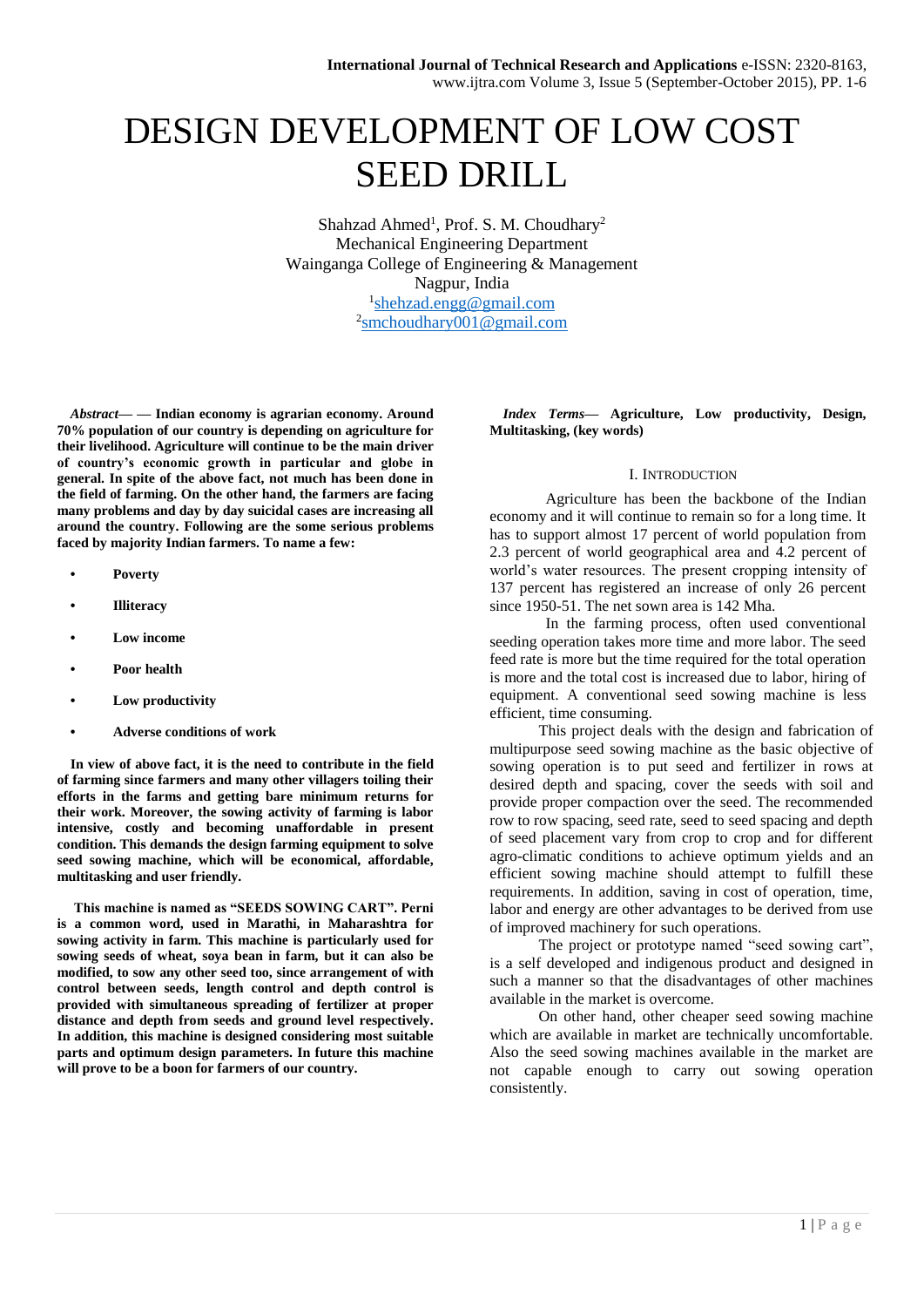Secondly, during the end of the process, there are chances of seeds falling off the hopper ant it is highly undesirable. Such machines cannot be managed by the hands of farmers themselves.

# I. RESEARCH

## EXISTING METHODS OF TACKLING THE PROBLEM:

Farmers have been using traditional and conventional method of sowing seeds. In conventional method the farmer has to bend and sow the seeds and walk throughout the farm many times which led to severe back injuries and joint injuries, musculoskeletal disorders. This method is extremely laborious and leads to several life-time injuries and problems for farmers.

There are two types of conventional method for sowing the seed:-

1. Marking process-

2. Sowing process-

MARKING PROCESS: - In this process first the field is cleared, and then the cart is moved in the field. Then the hardness of the field is removed and after the rain came and again the plugging moved in the field. Then the marking process is done as follows:

1. It requires two labors for marking the field of 1acre.

2. It requires 8 hours for doing this job and charges 800/ per day.

DRAWBACKS:-

If 2 labors requires 8 hrs. To plough the field then for ten acre 20 labors are required which is very expensive. And maximum expensive cost is about 8000/- just to mark the field and the labors suffers from back pain, neck pain, musculoskeletal disorder and carpel tunnel syndrome.

## SOWING PROCESS:-

In this process the seed is sowed by the labors itself by their own hand. The seed us sowed in the marking part and the again the field ploughed by the cart. DRAWBACKS:-

Again the drawbacks are same such as high labor cost. Muscular problems including neck pain, back pain, different types of muscles related disorders, etc

## II. LIMITATIONS OF EXISTING MACHINES

1. The Weight of the Machine is more.

- 2. Available for Tractors drive.
- 3. No Arrangement for depth control.
- 4. No Arrangement for seed bed preparation.
- 5. Improper compaction of soil over furrows.
- 6. Adjustment of row spacing is improper.
- 7. The cost of machine is more

.

III. DESIGN CALCULATIONS

1. Design of Shank

Let,

 $b X h = Shank cross-section, mm<sup>2</sup>$ 

l= length of breast of shovel

 $R =$  Radius of curvature of bent portion of shovel ( $R \le 120$ ) mm) -------------Dubey (1985)

 $h1=$  Height if shank from its tip to the bent portion, mm d- Maximum operating depth, mm

H1= Shank height from the frame to the top end of the

breast, mm

H= Height of shank from the tip of shovel to the frame, mm α= Rake angle, deg

ΔH= Length of the upper part of tine serving for fastening, cm

 $K_{o = Soil}$  Resistance, kg/cm<sup>2</sup>

From the geometry, the radius of curvature 'R' of the bent portion of the shovel is given by

Values of h1,  $\alpha$  a have been taken on the basis of research findings by Dubey (1985)

 $h1 - 150$  mm

 $l = 120$  mm

 $\alpha$  - 30° -------(Siemens et al(1965) conclude analytically as well as from experimental results, that a rake angle of furrow opener of 30° gave minimum draft )

Force exert on the opener is

 $D = K_0 X$  w X d

Where,

D – Draft force, Kgf

 $K_0$  - Specific Soil Resistance  $-0.25 \text{ kg/cm}^2$  Source Dubey 2003

- Take  $K_0$  3 times higher as a factor of safety
- w Width of opener, cm
- d Depth of opener, cm

Take  $w - 2.5$  cm ...... (Available in the market)  $d - 10$  cm

 $D = K_0 X$  w X d

 $= 3 \times 0.25 \times 2.5 \times 10$ 

 $= 18.75$  Kgf

Take factor of safety  $-3$ 

 $D = 3 \times 18.75 = 56.25$  Kgf (Total draft)

Maximum bending moment for a cantilever length of 37 cm length

Bending moment  $(M) = \text{draff (kgf)} x$  Length of shank  $(cm)$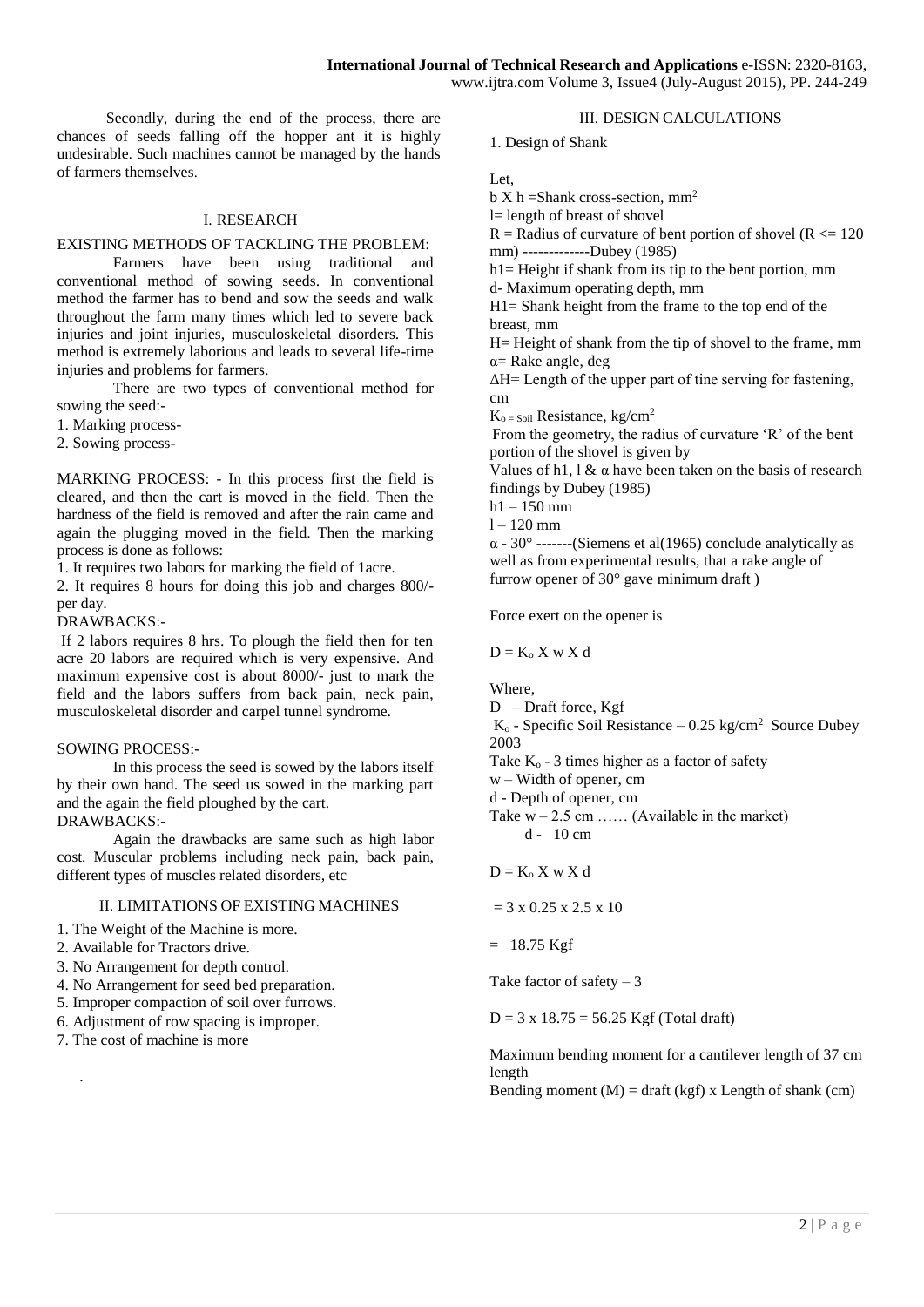$M = 56.25$  x 37 = 2081 kgf-cm

We Know that

$$
\sigma = \frac{mc}{l}
$$

σ= Bending stress, kgf/cm2

 $M =$  Bending Moment, kgf-cm

 $C =$  distance from the natural axis to the point at which stress is determined, cm

 $I =$ Moment of inertia of the rectangular section, mm<sup>4</sup>

The section modulus axis was computed by using the formula

$$
Z = \frac{I}{C}
$$

$$
Z = \frac{M}{\delta}
$$

For M.S rectangular section

 $σ = 1000 kgf/cm<sup>2</sup>$ 

$$
Z=\frac{2081}{1000}
$$

 $Z = 2.081$  cm<sup>3</sup>

$$
Z=\frac{bh2}{6}
$$

Assume ratio of thickness to width of tine, b:  $h = 1:2$  $b = 14.6$  mm

Take thickness b= 16 mm ...... (Availability of standard size)

Width =  $2 \times 16 = 32$  mm

This section would yield a maximum fluctuation

 $Ymax = \frac{DL4}{3EI}$ 

For M.S. material

 $E = 2 \times 10^4$ 

$$
I = \frac{bh2}{12}
$$

$$
I = \frac{16 \times 32 \times 32}{12}
$$

 $I = 1365.3$  mm<sup>4</sup>

$$
Y = \frac{56.25 \times 370^4}{3 \times 1365.33 \times 2 \times 10^4}
$$

 $Y = 1.06$  mm

Hence, there is a less deflection in the shank for a length of 370 mm as compared to the other lengths.





Fig 1. Base Frame Length of the base-frame- 760 mm Width of the Base-frame – 520 mm

a. Gupta, *et al.* (1970)[10] at Punjab observed significantly higher grain yield of wheat dueto wider row spacing (22.5) cm) as compared to normal sowing (15 cm) both under timely and late sown situation under rain fed condition on loamy sand soils.

b. At Pantnagar (UP) on silty clay loam soils, wide row spacing (23 cm) caused for significant enhancement in wheat grain yield (5535 kg/ha) than normal sowing of 15 cm (5418 kg/ha). This was attributed to increased number of grains per spike (Sharma and Mahendra Singh, 1971)[11].

c. Thakur *et al.*(1974) on medium black soil reported that wider row spacing (25 cm) resulted in increased number of grains per ear, test weight and grain yield of wheat as compared to normal method of sowing at 15 cm row spacing under rain fed condition.

3. Design of Linear Distance between consecutive seeds

Let, D1= Diameter of gear 1.=36mm D2= Diameter of gear 2.=80mm D3=Diameter of gear  $3 = 36$ mm D4= Diameter of gear  $4 = 80$ mm  $Df =$ Diameter of fluted roller = 35mm. T1= No of teeth of gear 1. T2= No of teeth of gear 2. T3=No of teeth of gear 3. T4= No of teeth of gear 4. N1=speed of gear 1 in rpm.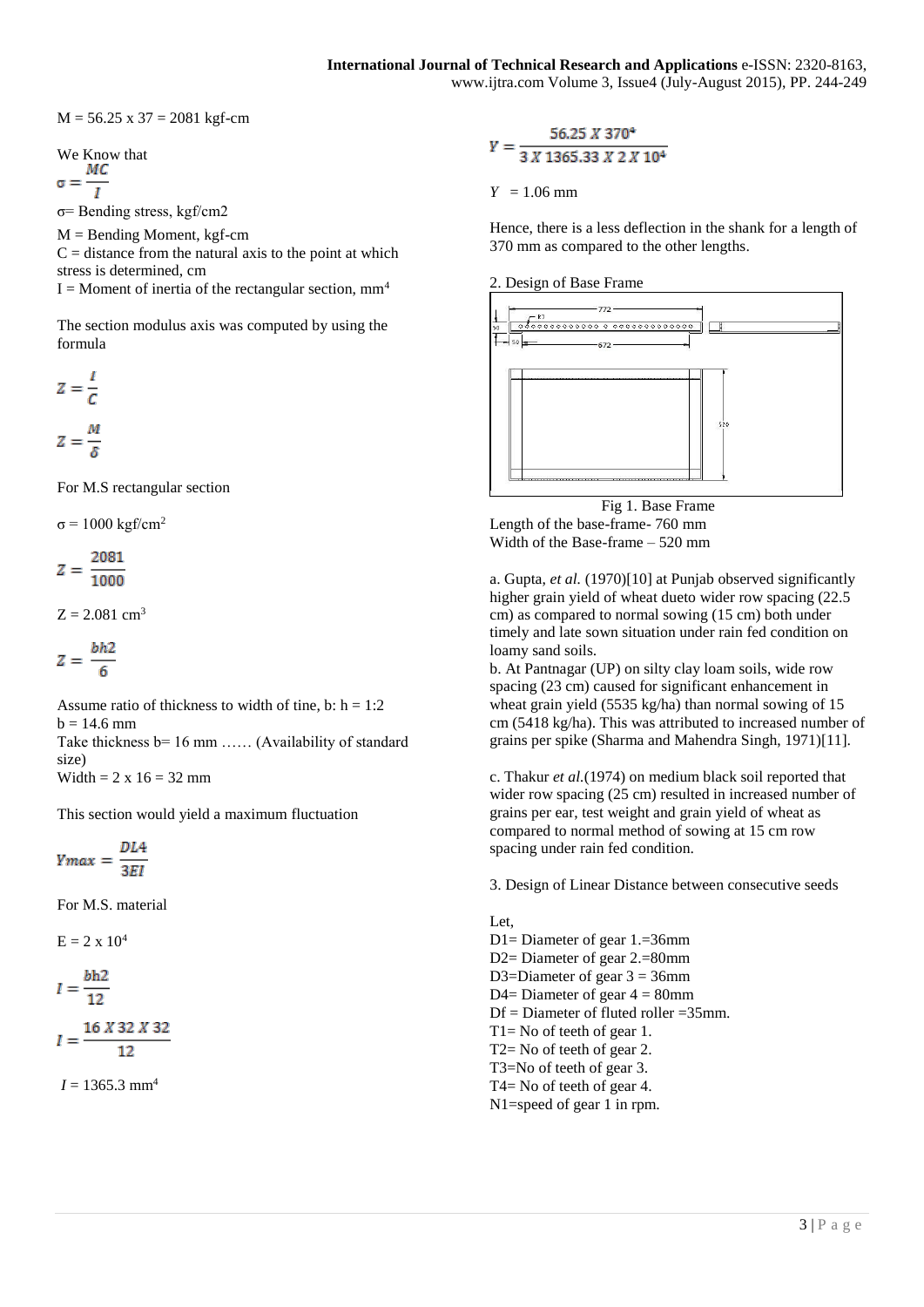N2=speed of gear 2 in rpm. N3=speed of gear 3 in rpm. N4= speed of gear 4 in rpm. V1= Average Linear velocity of bullock cart in m/sec.

The Average Linear Velocity of Bullock Cart is between 1.5 to 2mph

 $V1 = 2.5km/hr$ .

 $V1=0.7$ m/sec

Therefore, Speed of Small Gear (N1)

 $V1 = \pi D1N1$  60  $0.7 = \pi \times 0.036 \times N1$  60 N1= 371.55 rpm.

Therefore Velocity Ratio  $N2 = D1$ N1 D2  $N2 = 36$ 371.55 80

N2= 167.19 rpm

We Have  $N2 = N3 = 167.19$ rpm (since they are mounted on same shaft.)

Now, Velocity ratio

 $N4 = D3$ N3 D4

 $N4 = 36$ 167.19 80

 $N4 = 75.23$  rpm Also  $N4 = Ns$  (since mounted on same shaft.)

Since the linear velocity of bullock cart is 0.7m/sec

Amount of Distance Cart and Seeder travelling in one sec = 0.7m.

No of Revolution of fluted roller in one  $\sec = 1.25$ .

No of Teeth on the periphery of fluted roller  $= 10$  nos.

Therefore,Linear Distance between consecutive seeds =  $0.7$ 

1.25 x 10

Linear Distance between consecutive seeds  $= 5.6$  cm.

Similarly, linear distance between seeds can be altered by changing the diameter of Gear 3

|  | Table 1. Value of Gear Diameter for different linear distance |  |  |
|--|---------------------------------------------------------------|--|--|
|  | between seeds                                                 |  |  |

| S.No | <b>Linear</b><br>between seeds | Distance   Diameter of Gear 3 |
|------|--------------------------------|-------------------------------|
|      | $5.5 \text{ cm}$               | $36 \text{ mm}$               |
|      | 3 cm                           | $100.5 \text{ mm}$            |
|      |                                |                               |

4. Seed Metering Device

The seed metering device used in the machine is Fluted Roller type. Fluted roller metering mechanism is a more positive metering device. Axial or helical flutes are machined or cast on an aluminium, cast iron or plastic roller. Rotation of fluted roller in housing, filled with seeds, causes the seeds to flow out from roller housing in a continuous stream. Seed rate is controlled by changing exposed length of fluted roller in contact with seeds and fairly accurate seed rate can be achieved.



Fig 2. CAD Model of Designed Machine in Creo 2.0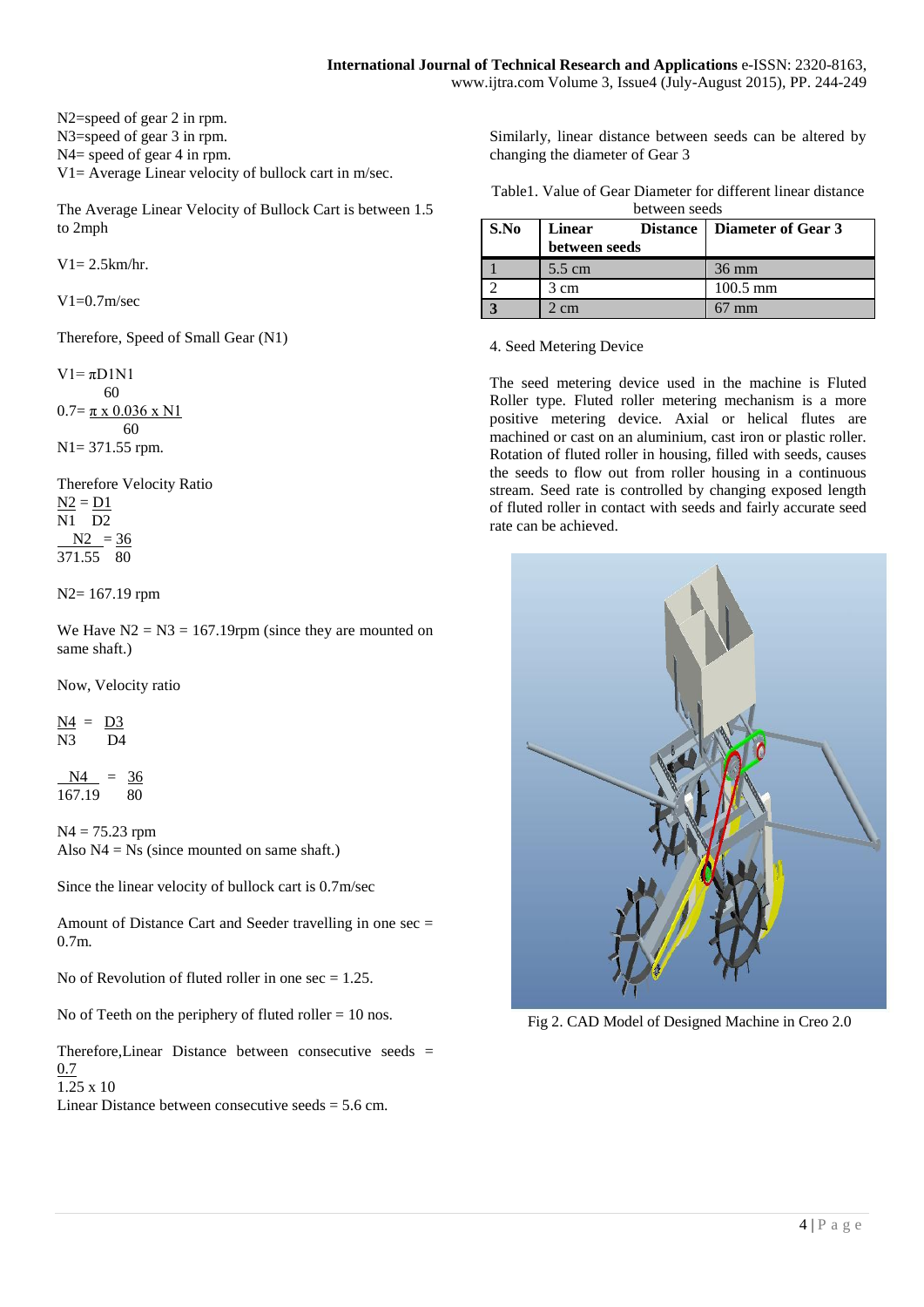# IV. MAIN COMPONENTS OF DESIGNED MACHINE

Fig 6. Furrow Assembly



With Fluted Roller

Fig 3. Seed Cup Fig 4. Base Wheel



Fig 5. Base Frame



# V. SPECIAL FEATURES OF DESIGNED MACHINE

## 1. Width Control (Displacement along X Axis)

The proper width between rows is to be maintained to achieve the best yield. Also different types of seeds require different width between rows in order to achieve best yield. The base frame is so designed so that the furrow assembly can be assembles at different location on the base frame resulting in change of width between rows of seed, enabling use of seed drill for variety of seeds.



Fig 7. Front View of Base Frame

2. Depth Control (Displacement along Y Axis)

 $\overline{\phantom{a}}$ 



Fig 8. Depth Control Arrangement

The proper depth of seed and fertilizer needs to be maintained for the proper germination of the seeds. The depth of seed and fertilizer is controlled with the help of a stud on which four numbers of Nuts are given to control the depth. The seeds are to be sown at a depth of 2-3 cm and fertilizer to be placed at a depth of 3-4 cm. The depth control arrangement controls the depth of the seed and fertilizer.

3. Control of Linear Distance between seeds (Displacement along Z Axis)